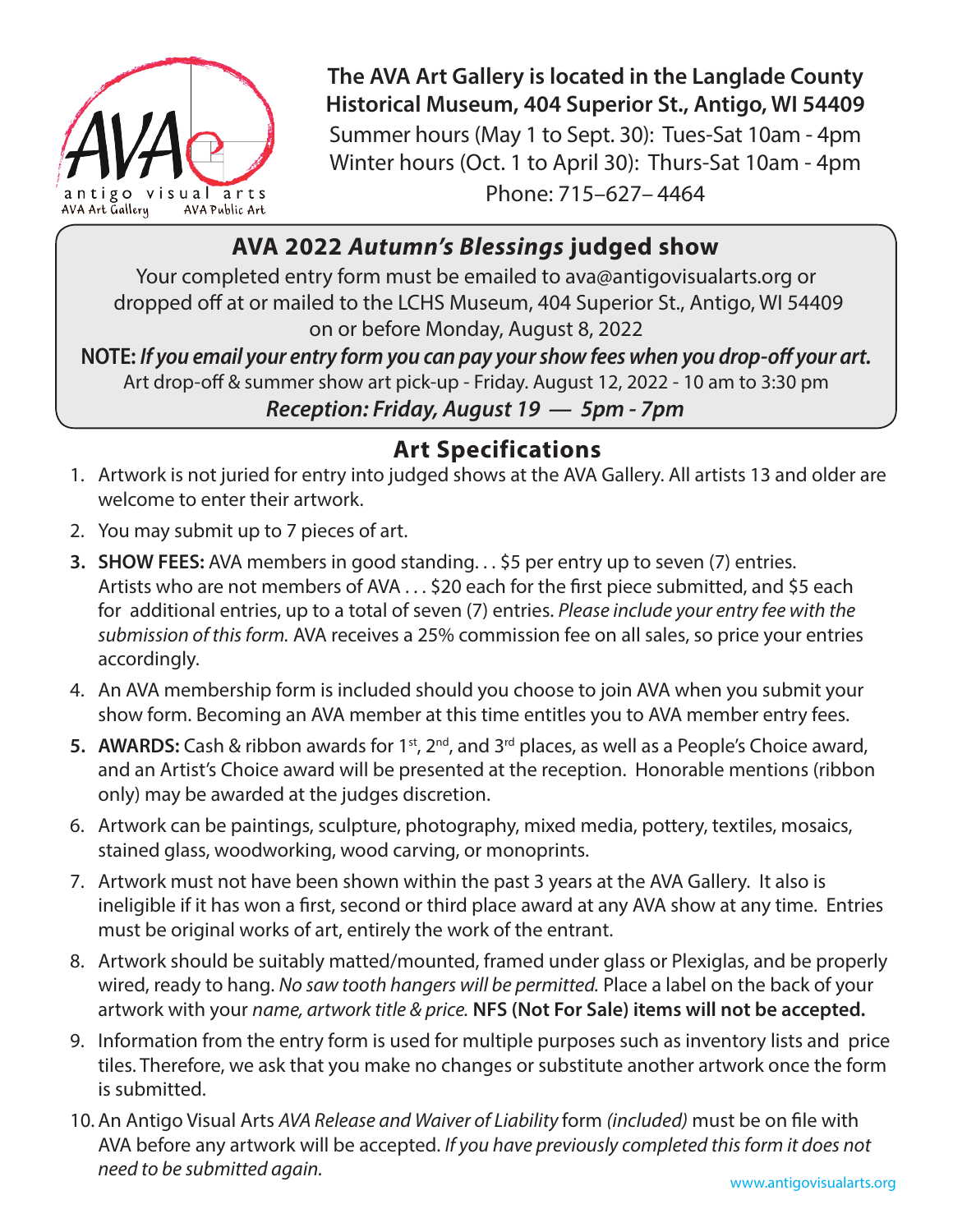

## **AVA JUDGED SHOW ENTRY FORM**

*You may submit up 7 entries . . . Please list your entries in their order of importance to you. Should any piece not be hung or displayed, the portion of your entry fee for that piece will be returned.*

Mail to:

 **AVA Show Entry • 404 Superior St • Antigo, WI 54409**

Artist's Name:

THIS S THE NAME THAT WILL APPEAR iN ANY MEDIA RELEASES & ON YOUR PRICE TILES

| <b>NEW ARTISTS MUST COMPLETE THIS SECTION</b> (We only need this information once) |                            |  |  |
|------------------------------------------------------------------------------------|----------------------------|--|--|
|                                                                                    |                            |  |  |
|                                                                                    |                            |  |  |
|                                                                                    |                            |  |  |
|                                                                                    |                            |  |  |
|                                                                                    | <b>Judged Show Entry 1</b> |  |  |
|                                                                                    |                            |  |  |
|                                                                                    |                            |  |  |
|                                                                                    | <b>Judged Show Entry 2</b> |  |  |
|                                                                                    |                            |  |  |
|                                                                                    |                            |  |  |
|                                                                                    | <b>Judged Show Entry 3</b> |  |  |
|                                                                                    |                            |  |  |
|                                                                                    |                            |  |  |
|                                                                                    | <b>Judged Show Entry 4</b> |  |  |
|                                                                                    |                            |  |  |
|                                                                                    |                            |  |  |
|                                                                                    | <b>Judged Show Entry 5</b> |  |  |
|                                                                                    |                            |  |  |
|                                                                                    |                            |  |  |
|                                                                                    | <b>Judged Show Entry 6</b> |  |  |
|                                                                                    |                            |  |  |
|                                                                                    |                            |  |  |
|                                                                                    | <b>Judged Show Entry 7</b> |  |  |
|                                                                                    |                            |  |  |
|                                                                                    |                            |  |  |
| www.antigovisualarts.org                                                           | REV. 05/2022               |  |  |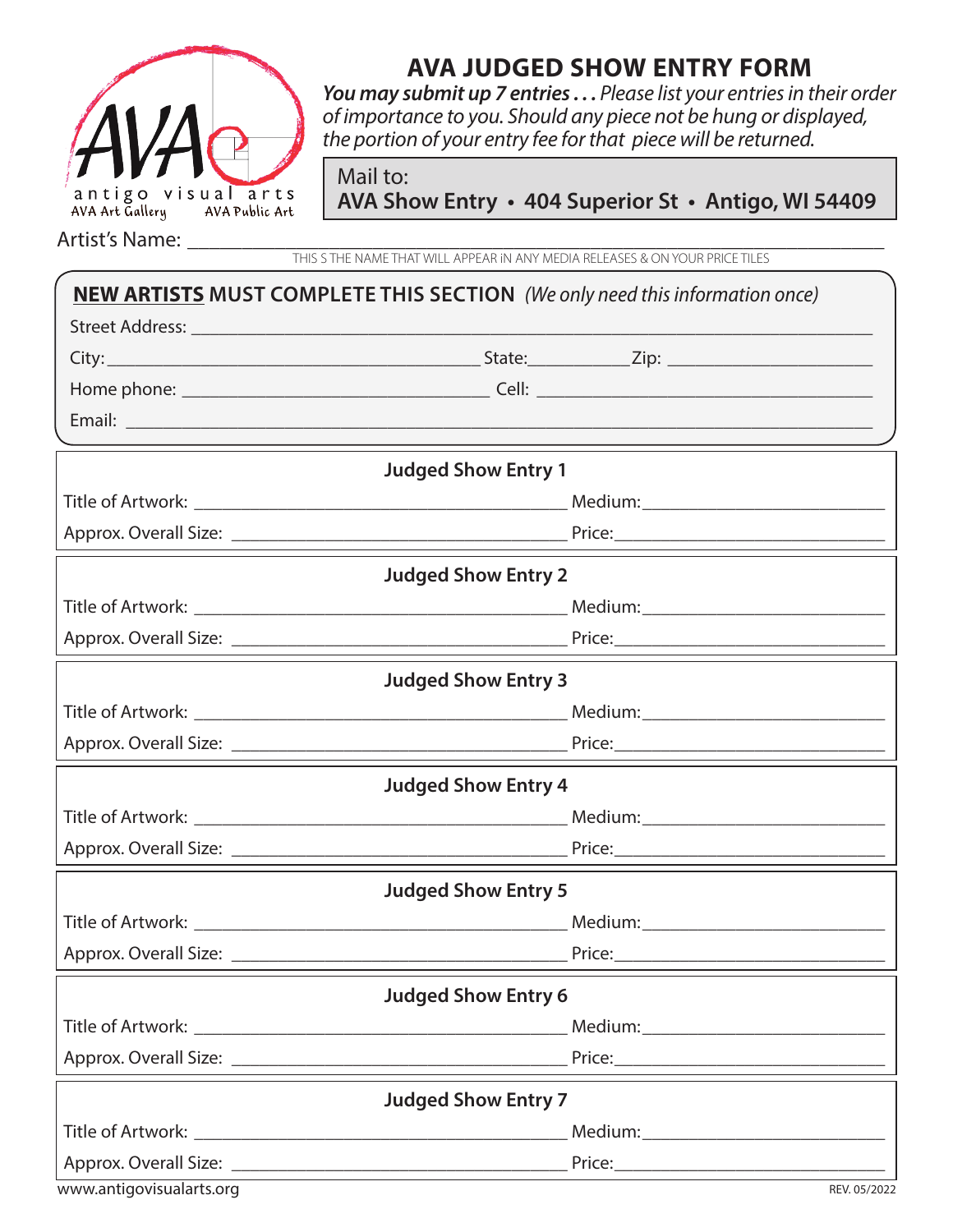|                                     | <b>Membership Application &amp; Artist Information Form</b>                                                                                                                                                                                                                                                                                                                                                                 |
|-------------------------------------|-----------------------------------------------------------------------------------------------------------------------------------------------------------------------------------------------------------------------------------------------------------------------------------------------------------------------------------------------------------------------------------------------------------------------------|
|                                     | Antigo Visual Arts                                                                                                                                                                                                                                                                                                                                                                                                          |
| antigo visual arts                  | The Antigo Visual Arts (AVA) Art Gallery is located in<br>the Langlade County Historical Society Museum<br>404 Superior St., Antigo Wisconsin<br>Please call for hours: 715-627-4464                                                                                                                                                                                                                                        |
| AVA Art Gallery<br>AVA Public Art   | All area artists - regardless of skill level - are encouraged to join AVA<br>AVA membership is open to any artist, 13 or older regardless of their skill level. Antigo Visual Arts exists to:<br>Share information and talents • Mentor new artists • Create & exhibit art • Connect with area artists                                                                                                                      |
| Name/s:                             | I wish to become a member of AVA or renew my membership.<br>Date:                                                                                                                                                                                                                                                                                                                                                           |
|                                     | Membership Renewal (Complete the fields below the NEW MEMBERS heading only if your information has changed)                                                                                                                                                                                                                                                                                                                 |
|                                     | New Membership (Be sure to complete all fields below the NEW MEMBERS heading)                                                                                                                                                                                                                                                                                                                                               |
| Annual Individual Membership - \$25 |                                                                                                                                                                                                                                                                                                                                                                                                                             |
| ___ Annual Family Membership - \$35 |                                                                                                                                                                                                                                                                                                                                                                                                                             |
|                                     | Annual Student Membership - \$15 <b>NOTE:</b> The artist must be 13 years old or older, and enrolled<br>as a full-time high school or college undergraduate student to qualify for student status.<br>*STUDENTS: Scholarships are available for membership dues. If you could use a scholarship for dues,<br>please check this box (No payment is required to apply).                                                       |
| <b>NEW MEMBERS:</b>                 |                                                                                                                                                                                                                                                                                                                                                                                                                             |
| <b>Street Address:</b>              |                                                                                                                                                                                                                                                                                                                                                                                                                             |
| City:                               | State: <u>Zip:</u>                                                                                                                                                                                                                                                                                                                                                                                                          |
| Email:                              |                                                                                                                                                                                                                                                                                                                                                                                                                             |
|                                     |                                                                                                                                                                                                                                                                                                                                                                                                                             |
|                                     | COMMENTS: If you have any special talents you think could benefit AVA please list them here. Would you like to be considered for an AVA<br>board position? Would you help with creating or distributing promotional materials? Do you have experience hanging art or planning a<br>reception? As an all volunteer non-profit organization we are always seeking individuals who are willing to help in many different ways. |

You may drop your completed form and payment off at the Langlade County Historical Museum, or mail it to: AVA Membership, 404 Superior St., Antigo, WI 54409. **\****NOTE: If you have checked the box requesting a student scholarship no payment is expected.*

Find us on £